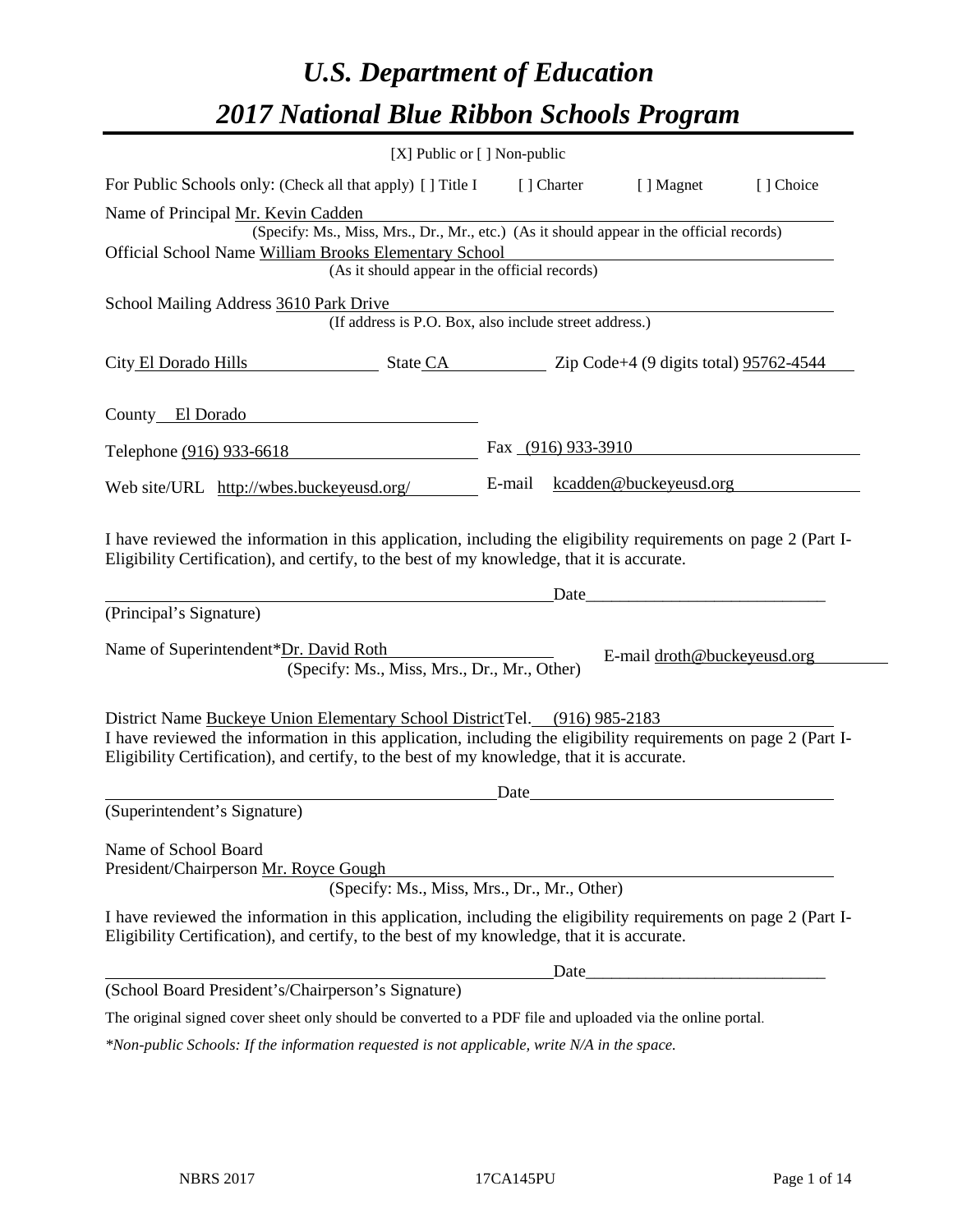The signatures on the first page of this application (cover page) certify that each of the statements below, concerning the school's eligibility and compliance with U.S. Department of Education and National Blue Ribbon Schools requirements, are true and correct.

- 1. The school configuration includes one or more of grades K-12. (Schools on the same campus with one principal, even a K-12 school, must apply as an entire school.)
- 2. All nominated public schools must meet the state's performance targets in reading (or English language arts) and mathematics and other academic indicators (i.e., attendance rate and graduation rate), for the all students group and all subgroups, including having participation rates of at least 95 percent using the most recent accountability results available for nomination.
- 3. To meet final eligibility, all nominated public schools must be certified by states prior to September 2017 in order to meet all eligibility requirements. Any status appeals must be resolved at least two weeks before the awards ceremony for the school to receive the award.
- 4. If the school includes grades 7 or higher, the school must have foreign language as a part of its curriculum.
- 5. The school has been in existence for five full years, that is, from at least September 2011 and each tested grade must have been part of the school for the past three years.
- 6. The nominated school has not received the National Blue Ribbon Schools award in the past five years: 2012, 2013, 2014, 2015, or 2016.
- 7. The nominated school has no history of testing irregularities, nor have charges of irregularities been brought against the school at the time of nomination. The U.S. Department of Education reserves the right to disqualify a school's application and/or rescind a school's award if irregularities are later discovered and proven by the state.
- 8. The nominated school has not been identified by the state as "persistently dangerous" within the last two years.
- 9. The nominated school or district is not refusing Office of Civil Rights (OCR) access to information necessary to investigate a civil rights complaint or to conduct a district-wide compliance review.
- 10. The OCR has not issued a violation letter of findings to the school district concluding that the nominated school or the district as a whole has violated one or more of the civil rights statutes. A violation letter of findings will not be considered outstanding if OCR has accepted a corrective action plan from the district to remedy the violation.
- 11. The U.S. Department of Justice does not have a pending suit alleging that the nominated school or the school district as a whole has violated one or more of the civil rights statutes or the Constitution's equal protection clause.
- 12. There are no findings of violations of the Individuals with Disabilities Education Act in a U.S. Department of Education monitoring report that apply to the school or school district in question; or if there are such findings, the state or district has corrected, or agreed to correct, the findings.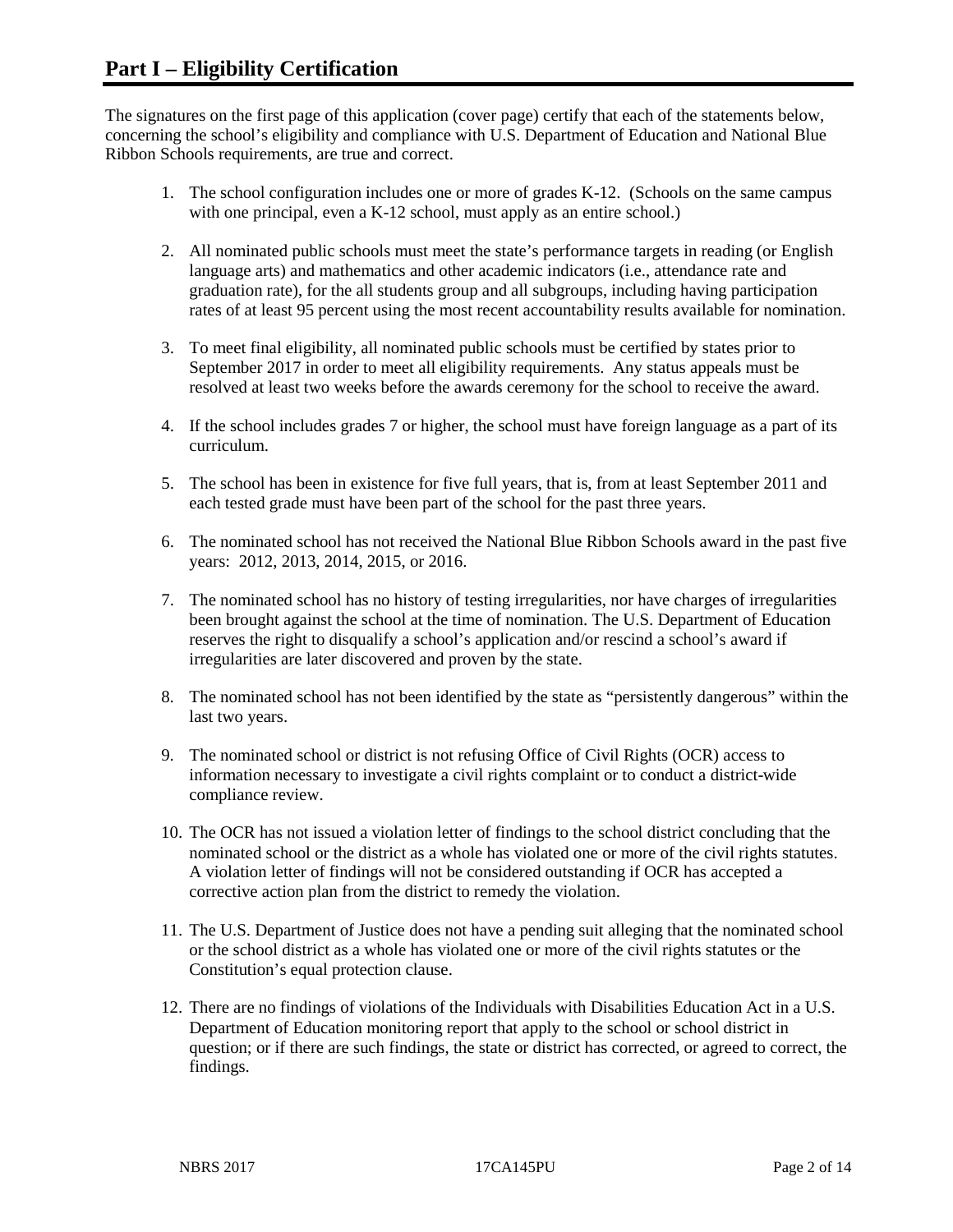#### **Data should be provided for the most recent school year (2016-2017) unless otherwise stated.**

### **DISTRICT**

1. Number of schools in the district  $6$  Elementary schools (includes K-8) (per district designation): 2 Middle/Junior high schools  $\underline{0}$  High schools 0 K-12 schools

#### 8 TOTAL

**SCHOOL** (To be completed by all schools)

- 2. Category that best describes the area where the school is located:
	- [] Urban or large central city [ ] Suburban with characteristics typical of an urban area [X] Suburban [ ] Small city or town in a rural area [ ] Rural
- 3. Number of students as of October 1, 2016 enrolled at each grade level or its equivalent in applying school:

| Grade                           | # of         | # of Females | <b>Grade Total</b> |
|---------------------------------|--------------|--------------|--------------------|
|                                 | <b>Males</b> |              |                    |
| <b>PreK</b>                     | 0            | $\theta$     | 0                  |
| $\mathbf K$                     | 57           | 43           | 100                |
| $\mathbf{1}$                    | 58           | 45           | 103                |
| $\overline{2}$                  | 36           | 51           | 87                 |
| 3                               | 38           | 34           | 72                 |
| 4                               | 45           | 54           | 99                 |
| 5                               | 32           | 45           | 77                 |
| 6                               | 0            | 0            | 0                  |
| 7                               | 0            | 0            | 0                  |
| 8                               | 0            | 0            | 0                  |
| 9                               | 0            | 0            | 0                  |
| 10                              | 0            | 0            | 0                  |
| 11                              | 0            | 0            | $\mathbf{\Omega}$  |
| 12 or higher                    | 0            | 0            | 0                  |
| <b>Total</b><br><b>Students</b> | 266          | 272          | 538                |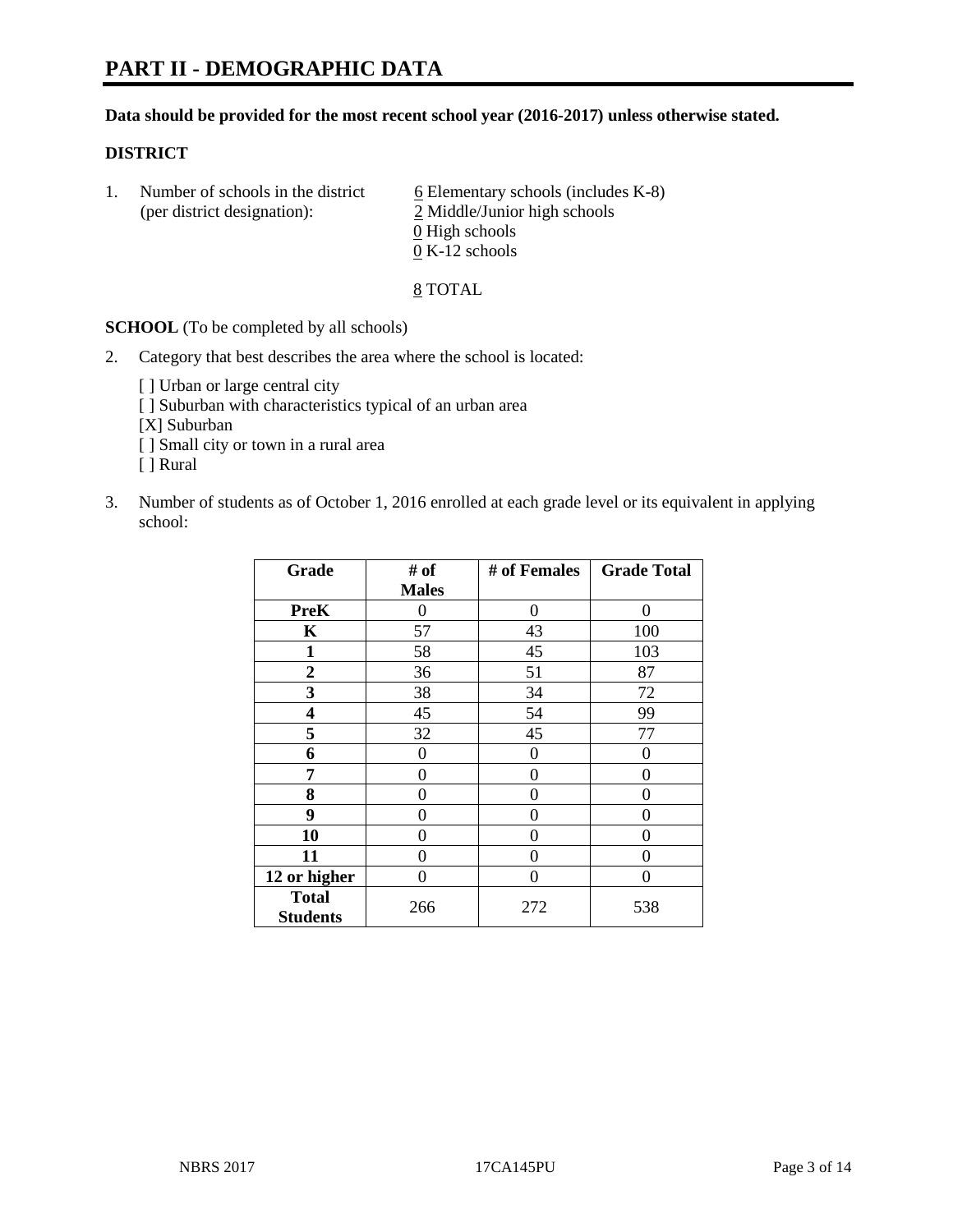the school: 9% Asian

4. Racial/ethnic composition of  $1\%$  American Indian or Alaska Native 0 % Black or African American 15 % Hispanic or Latino 1 % Native Hawaiian or Other Pacific Islander 67 % White 7 % Two or more races **100 % Total**

(Only these seven standard categories should be used to report the racial/ethnic composition of your school. The Final Guidance on Maintaining, Collecting, and Reporting Racial and Ethnic Data to the U.S. Department of Education published in the October 19, 2007 *Federal Register* provides definitions for each of the seven categories.)

5. Student turnover, or mobility rate, during the 2015 – 2016 school year: 10%

This rate should be calculated using the grid below. The answer to (6) is the mobility rate.

| <b>Steps For Determining Mobility Rate</b>         | Answer |  |
|----------------------------------------------------|--------|--|
| $(1)$ Number of students who transferred to        |        |  |
| the school after October 1, 2015 until the         | 29     |  |
| end of the 2015-2016 school year                   |        |  |
| (2) Number of students who transferred             |        |  |
| <i>from</i> the school after October 1, 2015 until | 21     |  |
| the end of the 2015-2016 school year               |        |  |
| (3) Total of all transferred students [sum of      | 50     |  |
| rows $(1)$ and $(2)$ ]                             |        |  |
| (4) Total number of students in the school as      | 517    |  |
| of October 1, 2015                                 |        |  |
| $(5)$ Total transferred students in row $(3)$      | 0.097  |  |
| divided by total students in row (4)               |        |  |
| $(6)$ Amount in row $(5)$ multiplied by 100        | 10     |  |

6. English Language Learners (ELL) in the school:  $5\%$ 

26 Total number ELL

Specify each non-English language represented in the school (separate languages by commas): Arabic, Bengali, Bulgarian, Cantonese, Farsi (Persian), Filipino (Pilipino or Tagalog), German, Hindi, Khmer (Cambodian), Lao, Other non-English languages, Portuguese, Russian, Serbo-Croatian (Bosnian, Croatian, Serbian), Spanish, Tamil, Telugu, Ukrainian, Urdu, Vietnamese

- 7. Students eligible for free/reduced-priced meals: 7 % Total number students who qualify: 36
- 8. Students receiving special education services: 12 %

63 Total number of students served

Indicate below the number of students with disabilities according to conditions designated in the Individuals with Disabilities Education Act. Do not add additional conditions. It is possible that students may be classified in more than one condition.

| 0 Orthopedic Impairment                 |
|-----------------------------------------|
| 6 Other Health Impaired                 |
| 19 Specific Learning Disability         |
| 24 Speech or Language Impairment        |
| <b>0</b> Traumatic Brain Injury         |
| 1 Visual Impairment Including Blindness |
| 0 Developmentally Delayed               |
|                                         |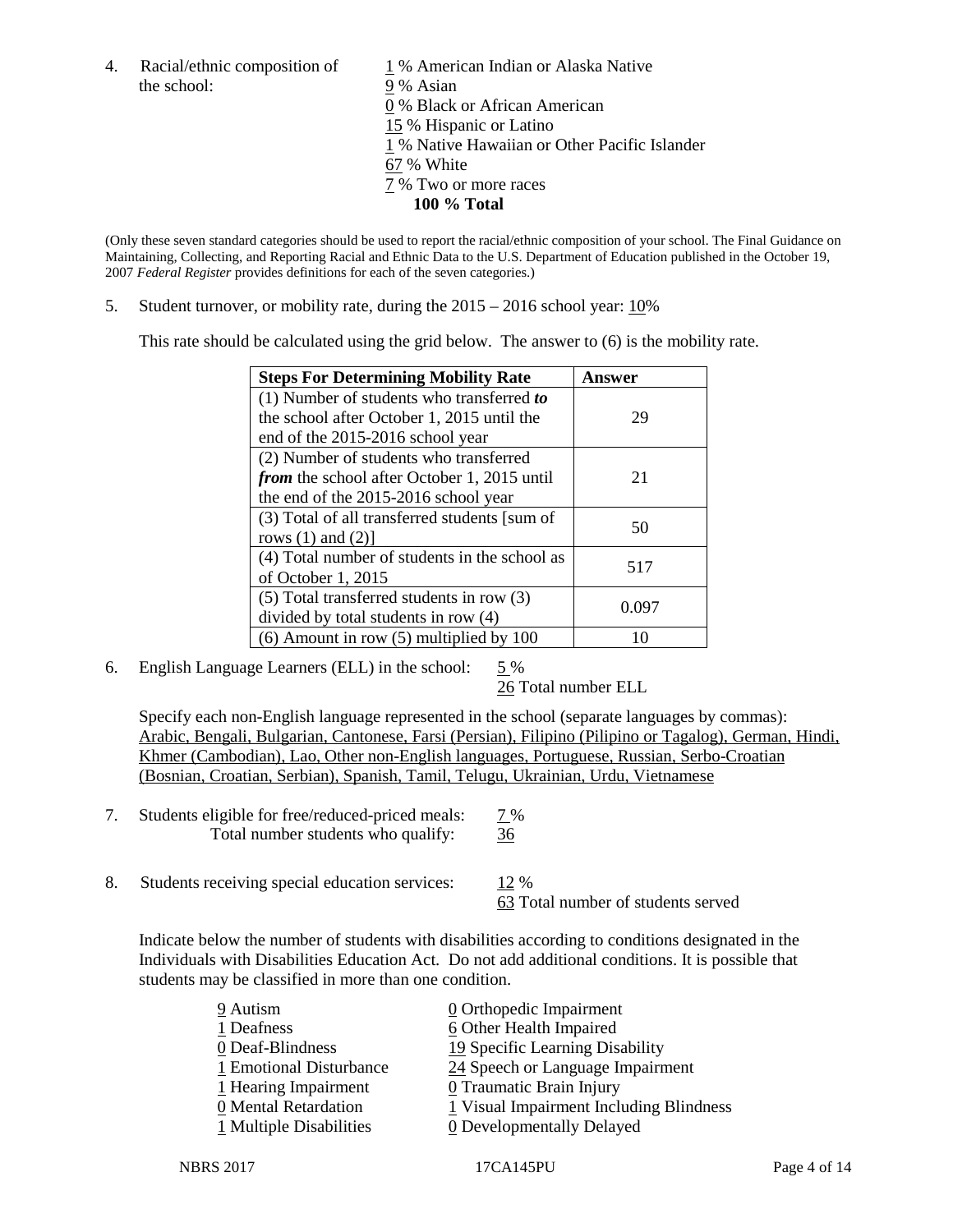- 9. Number of years the principal has been in her/his position at this school: 2
- 10. Use Full-Time Equivalents (FTEs), rounded to nearest whole numeral, to indicate the number of school staff in each of the categories below:

|                                        | <b>Number of Staff</b> |
|----------------------------------------|------------------------|
| Administrators                         |                        |
| Classroom teachers including those     |                        |
| teaching high school specialty         | 21                     |
| subjects                               |                        |
| Resource teachers/specialists/coaches  |                        |
| e.g., reading, math, science, special  | 3                      |
| education, enrichment, technology,     |                        |
| art, music, physical education, etc.   |                        |
| Paraprofessionals under the            |                        |
| supervision of a licensed professional | 6                      |
| supporting single, group, or classroom |                        |
| students.                              |                        |
| Student support personnel              |                        |
| e.g., guidance counselors, behavior    |                        |
| interventionists, mental/physical      |                        |
| health service providers,              |                        |
| psychologists, family engagement       |                        |
| liaisons, career/college attainment    |                        |
| coaches, etc.                          |                        |

- 11. Average student-classroom teacher ratio, that is, the number of students in the school divided by the FTE of classroom teachers, e.g., 22:1 25:1
- 12. Show daily student attendance rates. Only high schools need to supply yearly graduation rates.

| <b>Required Information</b> | 2015-2016 | 2014-2015 | 2013-2014 | 2012-2013 |     |
|-----------------------------|-----------|-----------|-----------|-----------|-----|
| Daily student attendance    | 96%       | 97%       | 97%       | ን7%       | 97% |
| High school graduation rate | 0%        | 0%        | 0%        | 9%        | 0%  |

#### 13. **For high schools only, that is, schools ending in grade 12 or higher.**

Show percentages to indicate the post-secondary status of students who graduated in Spring 2016.

| <b>Post-Secondary Status</b>                  |    |
|-----------------------------------------------|----|
| Graduating class size                         |    |
| Enrolled in a 4-year college or university    | 0% |
| Enrolled in a community college               | 0% |
| Enrolled in career/technical training program | 0% |
| Found employment                              | 0% |
| Joined the military or other public service   | 0% |
| )ther                                         |    |

14. Indicate whether your school has previously received a National Blue Ribbon Schools award. Yes No X

If yes, select the year in which your school received the award.

15. In a couple of sentences, provide the school's mission or vision statement.

Learning today for a better tomorrow.

16. **For public schools only**, if the school is a magnet, charter, or choice school, explain how students are chosen to attend.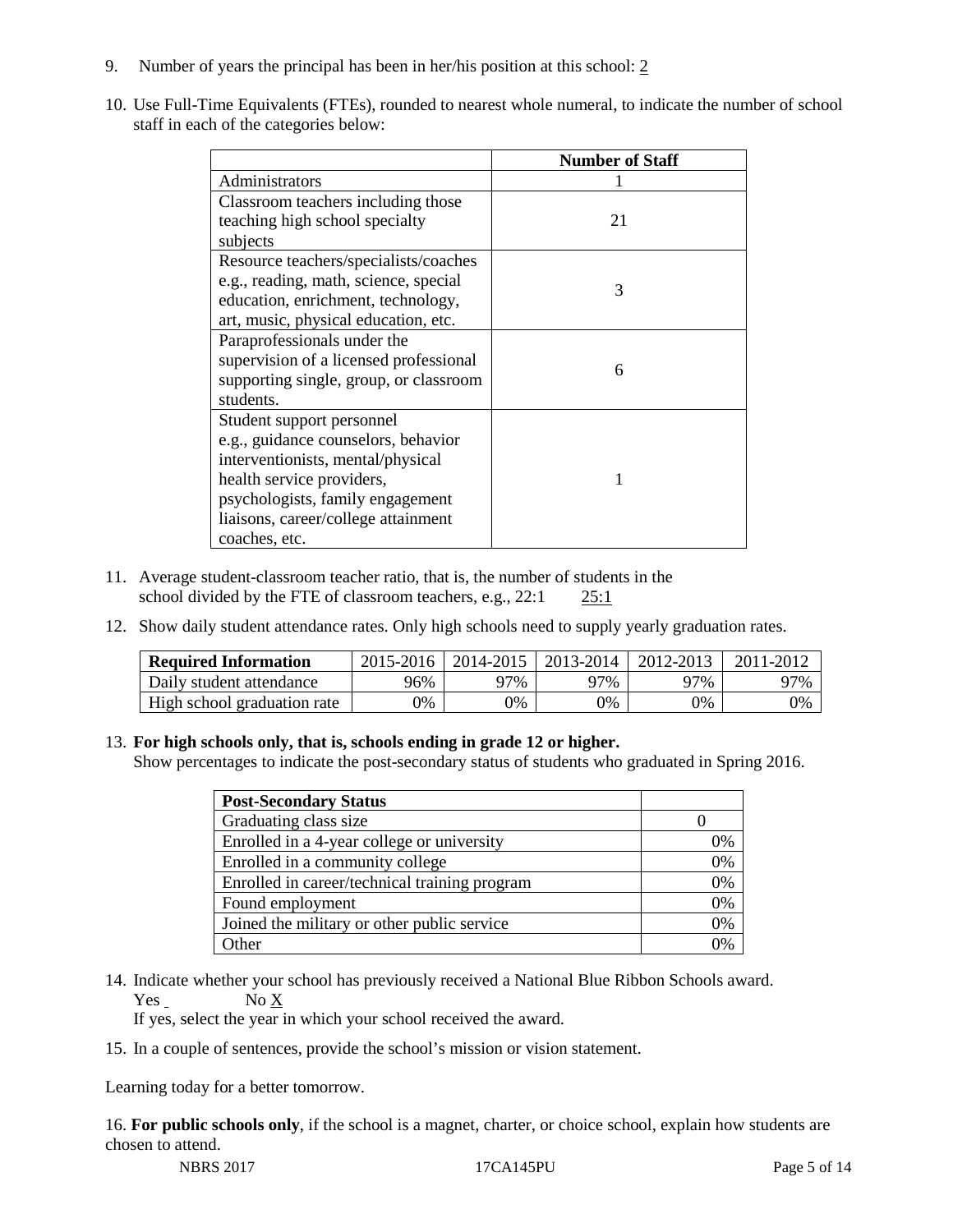# **PART III – SUMMARY**

When I became the principal of William Brooks Elementary two years ago, the word that people would use with me over and over again to describe Brooks is FAMILY. It didn't take me long to realize that this is not just a term that people use loosely, but rather a true mindset in which the staff and families look out for all kids and take care of each other as well. I am honored to be one of the newest principals of the Brooks school community.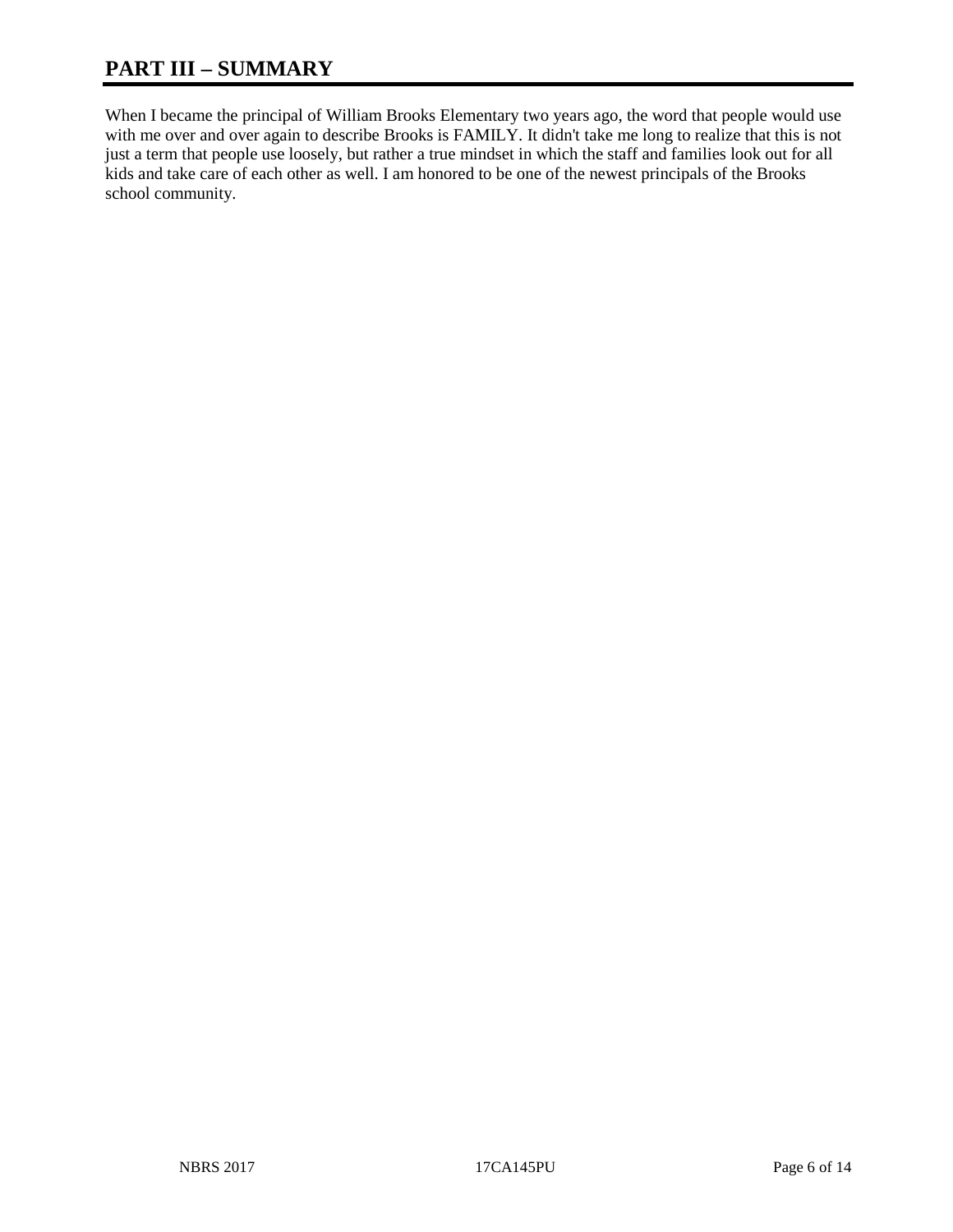further deepens our sense of community and commitment to our students at Brooks, adding to the sense that these are all of our kids and we are truly a school family.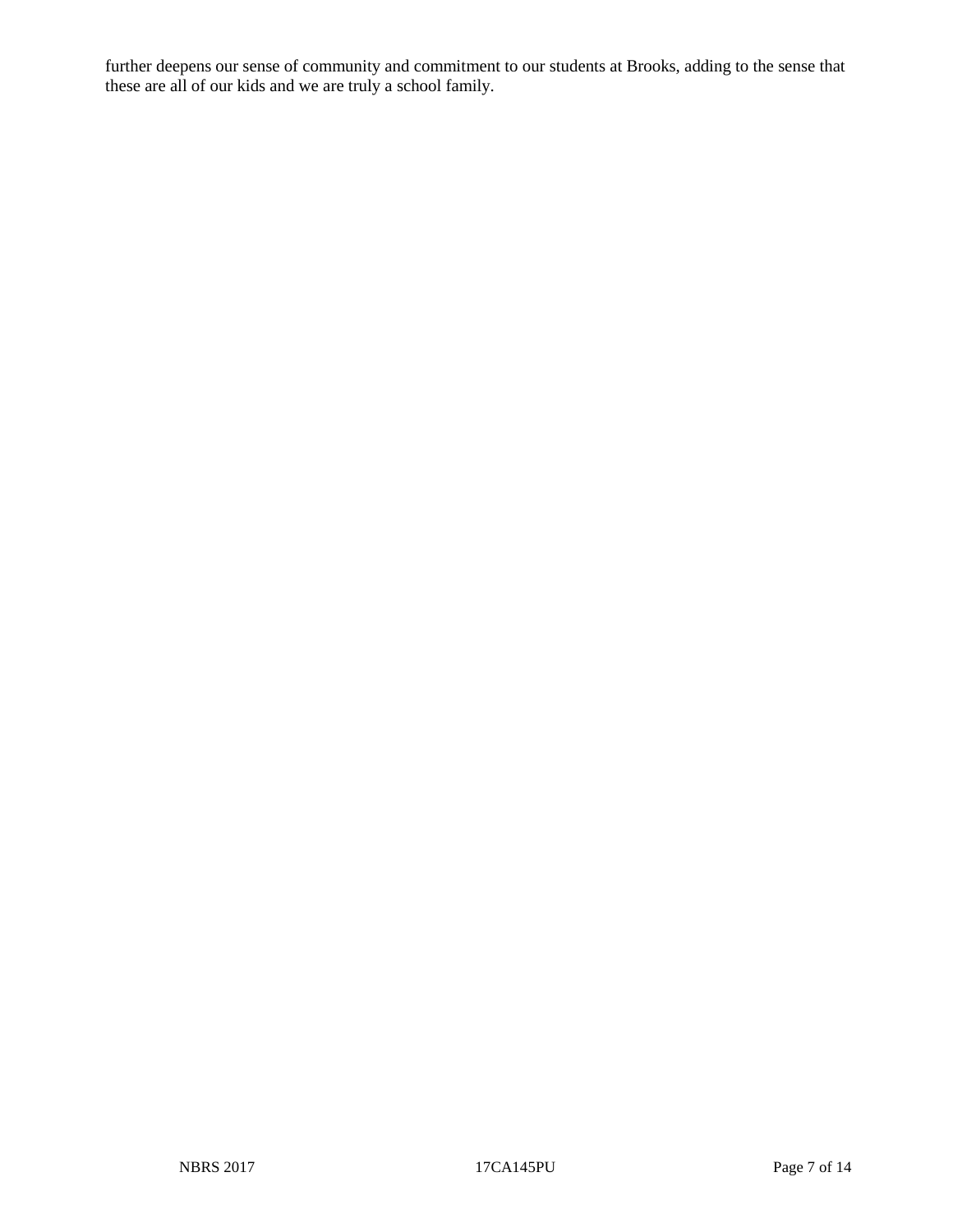# **1. Core Curriculum:**

In 2010, a Transitional Kindergarten program was implemented. This enabled the youngest of our students to experience a two year school readiness program. The curriculum is aligned with the kindergarten standards and focuses on the "whole child" through social, emotional and academic development. The academic emphasis is on fine motor skills, number sense, collaboration and communication, and letters and sounds, with the ultimate goal of encouraging a love of learning and a positive introduction to the school environment.

Over the past few years, we've begun the process of rolling out a balanced literacy program. We make curricular decisions based on our philosophy of learning through the 4 C's: collaboration, communication, critical thinking, and creativity. Our students are engaged in meaningful activities and instruction based on assessed needs. The ongoing formative assessment practices drive the instruction. This could be through a whole group lesson, small needs based skill or strategy group, or conferring with individual students about their writing or reading. Student collaboration and communication are standard practices which are visible in all our classrooms.

Our teachers engage with students in the essential components of Balanced Literacy, which are: interactive read aloud; shared/close reading; small group reading instruction; independent reading; writing; word work (grammar, spelling); and speaking and listening. All students in grades K-3 participate in an explicit, systematic phonics program called S.I.P.P.S. (Systematic Instruction in Phonemic Awareness, Phonics and Spelling). Students meet daily in small assessment based SIPPS groups in K-2. Based on regularly administered assessment, they move through the program at their appropriate level and rate. Our third graders participate in the challenge level of this program through whole group explicit instruction, ensuring a common base of knowledge. Additionally, students participate in small group guided reading with Fountas and Pinnell leveled books available through our well-stocked bookroom. The implementation of the Daily Five model allows teachers to pull these small groups while the remainder of the students are engaged in meaningful literacy based activities. Our Schoolwide Reading Program explicitly teaches strategies for accessing both fiction and nonfiction text at a deep level. This may include lessons on author's purpose, fiction and nonfiction text structures, or asking questions that are within, about or beyond the text, based on Webb's Depth of Knowledge levels. Students also engage with text through our close reading program called SNAP! In this program, our students are taught to explore text through examining vocabulary, finding main ideas, supporting your conclusions through text evidence and myriad other skills. Students are also involved in wide reading, which is scheduled daily either during Daily 5, or independent reading time and Accelerated Reader. We also provide students with access to Lexia Core 5 and RAZkids online reading programs. For those students who have assessed needs in addition to those addressed in tier 1 classroom instruction, we provide identified students with a tier 2 Fountas and Pinnell, research-based program called L.L.I (Leveled Literacy Intervention). Writing is always tied explicitly to reading, and our Being a Writer curriculum does that through the use of mentor texts and engaging students in daily real writing while teaching the fundamentals and conventions of the writing process.

In math, our staff also implemented a balanced approach to instruction. We have a strong, standards-aligned program, Pearson wherein we focus on a balance of computational fluency, critical thinking and problem solving. The CCSS Standards of Math Practice are always in evidence. There is an extensive use of manipulatives, communication, conversation, and collaboration around mathematical thinking. Our standard questions are not, "what is the answer", but "Why? How do you know? Can you explain?" Perseverance is important as is the concept of having a growth mind set. Mistakes are treated as opportunities to delve deeper into analyzing our thinking in a collaborative model to make sense of the outcome.

Science and Social Studies are integrated through our Language Arts, and are also taught through our adopted texts. Project based learning and experiential activities provide the basis for opportunities to enrich information and curriculum. Field trips to the zoo in kindergarten, Coloma in 4th grade and Alliance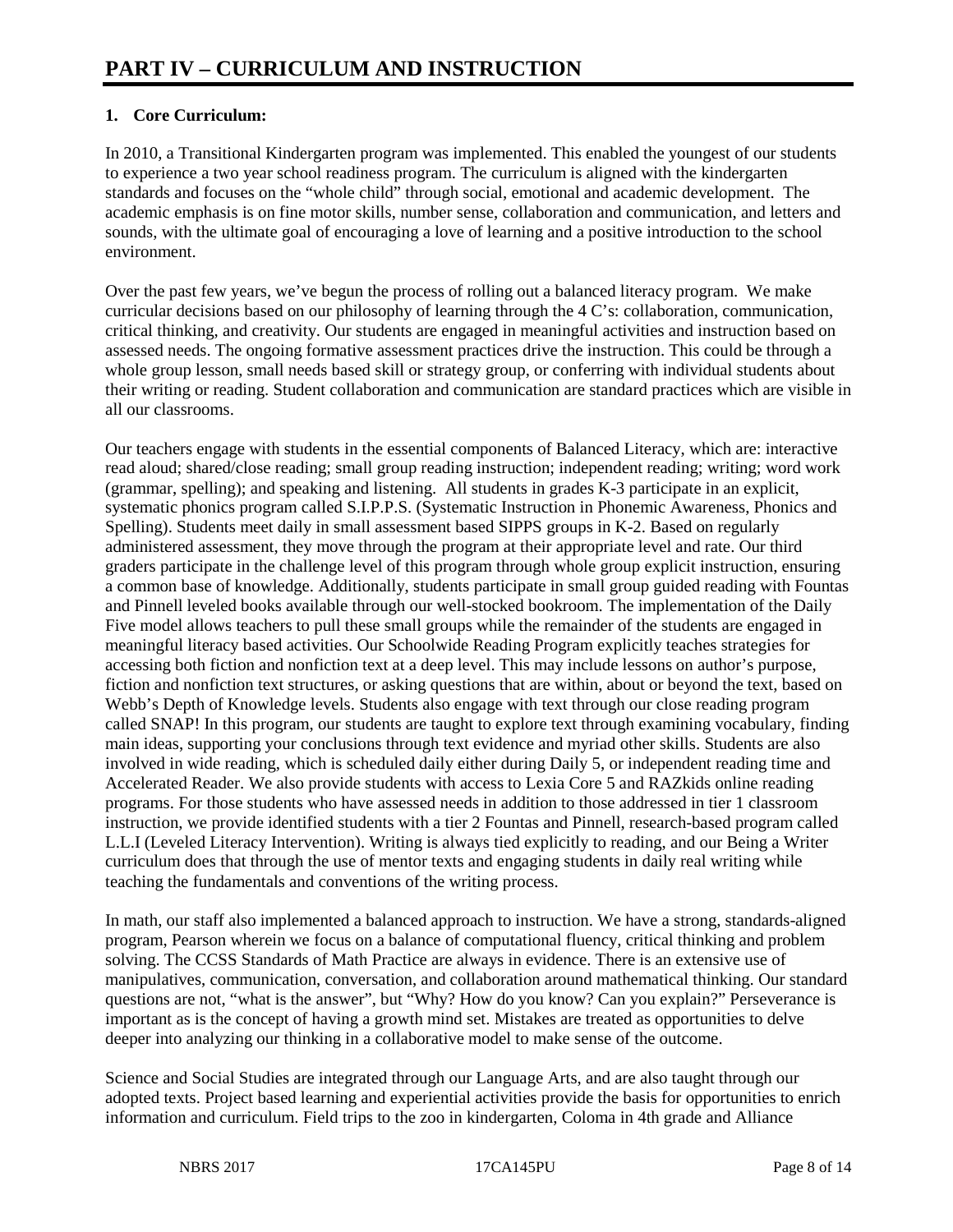Redwoods in 5th grade, provide those opportunities. Our school garden involves students and parents in lessons related to science in a real and meaningful way.

# **2. Other Curriculum Areas:**

At William Brooks, our goal is: education of the whole child. Staff and families work together to help all students grow academically, emotionally, and physically.

Students in grades 1st -5th see the PE specialist twice a week to work on building strength and endurance through a wide variety of activities. Each class begins with a quick warm-up of stretching and strength exercises followed by a whole class game or various skill building stations. In addition, we have a crosscountry team that runs in the Fall. Our coaches allow for students as young as kindergarten to participate in practices and students in grades 2nd-5th compete in the meets. Last year we had over 100 students participate. At the conclusion of the cross-country season, the coaches offer an after-school Running Club. This culminates with the Marafun Run which is 2.6 mile kid's run during the California International Marathon in downtown Sacramento. Last year we had over eighty students from kindergarten through 5th grade participate. Our PE specialist also offers an after-school dodge-ball class for 4th and 5th grade students. The top team plays against the staff during a school-wide assembly.

Students have many opportunities to participate in both visual and performing arts at Brooks. There are art docents who come into each class once a month to teach a guided art lesson using a wide variety of mediums. Teachers also work on classroom performances that they put on for the school and parents. Our kindergartners perform a hoedown and the fourth graders are taught square dancing by the PE specialist. They put on a hoedown for parents right before they head off to Coloma on their overnight field trip. Our 4th graders put on plays about the election process and California missions. They have also created a wax museum where they dress up like a famous Californian and give a speech to students when they hit an activation button during their visit. Our fourth and fifth grade students also participate in the annual Oral Interpretation Festival where they recite a passage or poem they've memorized in front of an audience and judges. One of our school's most exciting days is our annual talent show where all students are welcome to participate. It's so much fun for the entire school community to see our students sing, dance, perform pieces of music, comedy routines, and so much more.

At William Brooks, all students have opportunities to enhance their educational experience through the use of technology. Since the beginning of the 2013-14 school year, students in grades 3rd-5th have been working in a 1:1 environment with Chromebooks. Each of these classes has a cart of thirty-five Chromebooks with one assigned to each student. Kindergarten and 2nd grade classes also have banks of Chromebooks which allow students to work in small groups on differentiated tasks. In first grade, teachers use both iPads and desktop computers to give students access to technology. All classes have access to the computer lab. Our students use technology across content areas with collaborative projects such as presentations, writing pieces, and creating websites. Furthermore, all students have access to web-based programs such as LexiaCore 5 and Raz-Kids, which add to a deeper and differentiated reading experience.

We have many elective activities at Brooks. Our 3rd through 5th grade students can join a lunchtime STEM club where they complete various engineering challenges, operate programmable toys, learn about coding, and create 3D printing projects. We also offer band for 4th and 5th graders before school begins three times a week. This is taught by the middle-school band teacher and they perform both a Spring and Winter concert. A second grade teacher began a Minecraft Club last year. Students in all grades can sign up and learn about the basics of coding though the use of Minecraft. Students in 4th and 5th grade can also volunteer during their lunchtime to join student leadership. These students organize Spirit Days, lead community drives, and help on the school's video news program. For our students who qualify, we offer a monthly Gifted and Talented Education class. These students work on a various STEM challenges and are competing in a regional Rube Goldberg completion this year.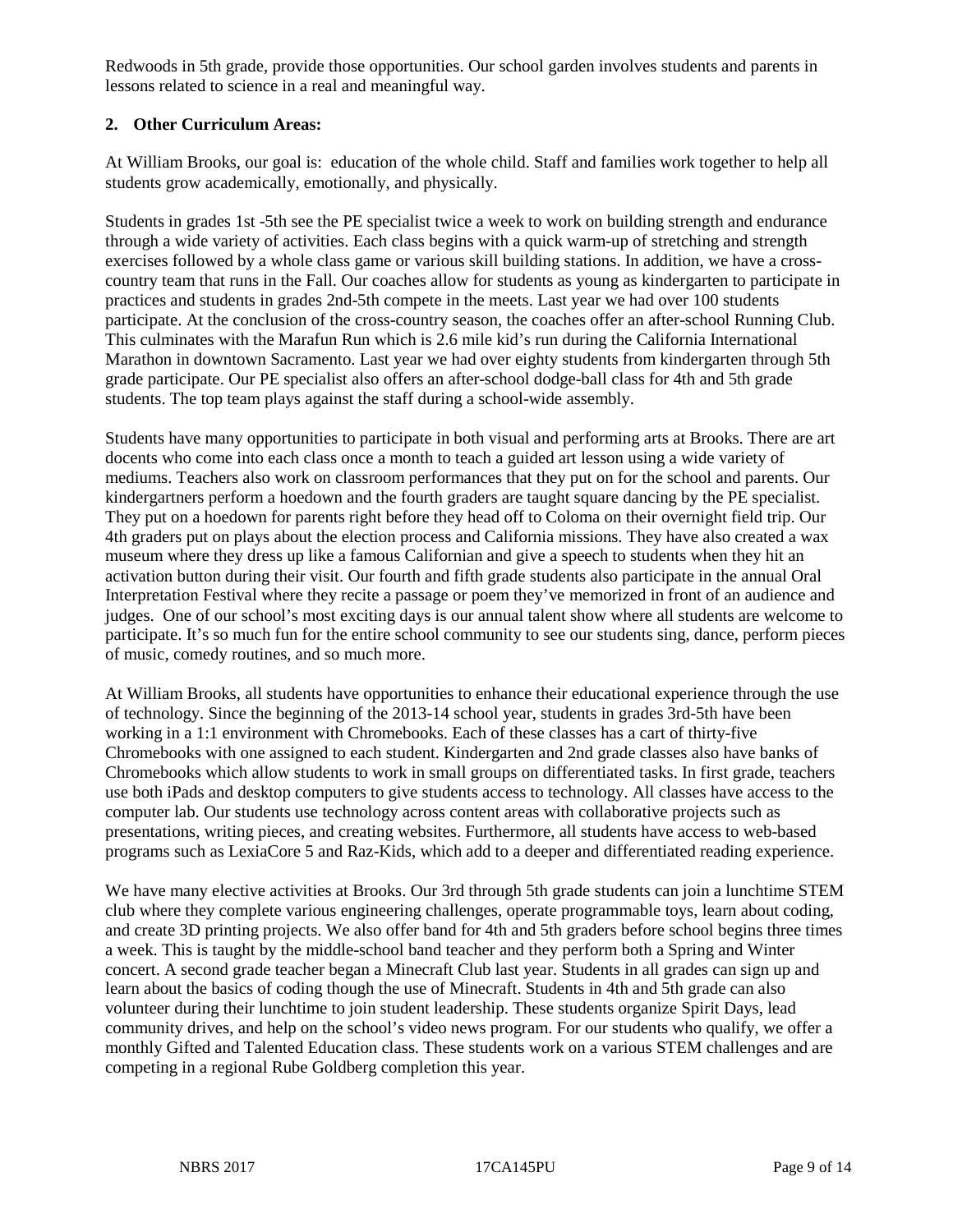#### **3. Instructional Methods, Interventions, and Assessments:**

William Brooks has a history of high performance on state assessments in both Language Arts and Mathematics. During the final three years of the California Standards Test, Brooks had an overall score in English Language Arts that ranged from 78%-80% of students scoring proficient or advanced. During that same time, 71%-91% of students scored proficient or advanced in the Mathematics section of the California Standards Assessment. During the first two years of the Smarter Balanced Assessments, at least 71% of all students taking the test met or exceeded grade level standards in both Math and Language Arts.

Teachers use a variety of both formative and summative assessments to ensure that students are challenged at their current level. Examples of formative assessments teachers use are 'in the moment' techniques such as hand signals, whiteboards, and exit tickets to gauge students' understanding and make the necessary adjustments to upcoming lessons. Summative assessments such as math unit tests, reading assessments, and writing samples are recorded on a Google Spreadsheet and shared with the principal and other teachers to aid with collaborative conversations around student data. The intervention specialists and members of the special education team also review the data to ensure that students are all provided the necessary supports to meet their full potential.

Students who are struggling to meet grade level benchmarks can get assistance in a tier two classroom setting with educational specialists in both reading and math. Students leave their general education classroom for four sessions a week for 30-40 minutes at a time. This allows them to accelerate their learning in an effort to get back up to grade level standard. Communication between the general education teachers and intervention teachers allows for a highly targeted approach. This is a fluid type environment in which students move in and out of intervention every six to eight weeks as they gain proficiency in their identified area of need. Students with identified disabilities may require more intensive supports in a specialized academic environment. These students will either work with a resource specialist or with a special day teacher for a larger percentage of their school day.

Teachers also ensure they're meeting their students' needs through ongoing collaboration with their colleagues. Each Wednesday, students are dismissed from school an hour early. This time is set aside for teacher collaboration. Teachers work together on developing lesson plans, examining student data, and discussing how to address the variety of concerns that arise. There is also a literacy coach on hand to help support teachers as they fine tune best instructional practices around adopted curriculum.

The use of technology is one way that teachers are able to provide a more differentiated learning experience for our students. In the resource and special education classes, teachers use Ticket to Read and Read Naturally Live to further develop reading skills. Our English Learner students have access to Rosetta Stone and On Our Way to English to help provide differentiated English language development opportunities. Students in kindergarten through third grade utilize online programs such as Raz-Kids and LexiaCore 5 for online reading practice that is at their level. Our 3rd-5th grade students work with a program called Newsela that provides students with high-interest current event articles at multiple Lexile levels. These online tools give each student a chance to have a customized learning experience that's scaffolded to their level.

Challenging students who are meeting or exceeding benchmarks to go deeper with their thinking is a goal at Brooks. In fourth grade, students participate in a class program called CMAD which stands for Creatively Making a Difference. The students form groups based on interests and create projects that would be beneficial for the entire community. Some students focus on researching a topic and presenting the information to other classes. Another group of students researched childhood cancer and found a local camp that supports children going through treatment. They were able to donate money they had raised through selling ribbons. Students in 3rd-5th grades can choose to take a test called the OLSAT, an intelligence screening test for students from kindergarten through high school. Students who score in the ninety-fifth percentile qualify for the Gifted and Talented Education program and participate in monthly hands on challenges with other identified students after school.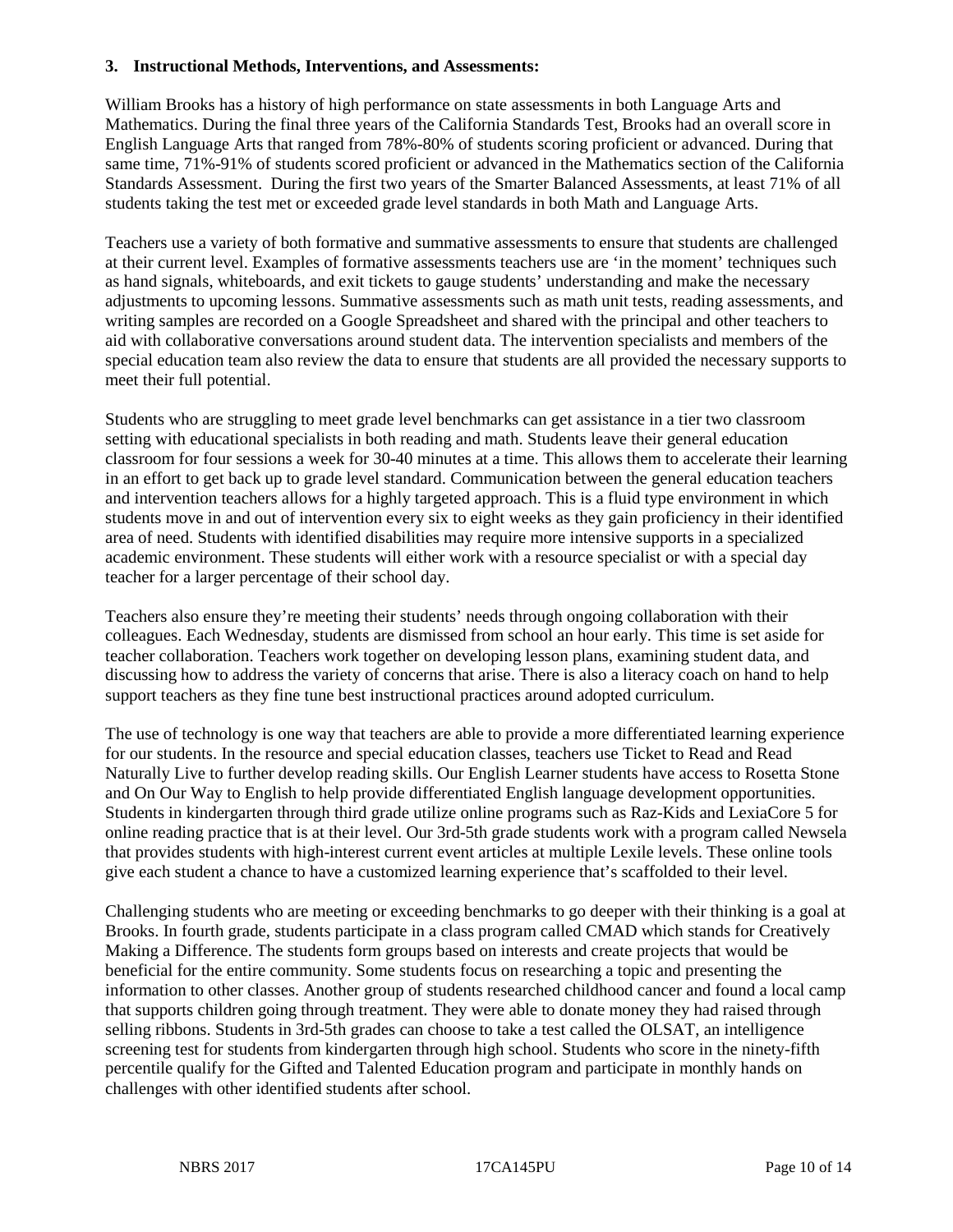# **1. School Climate/Culture:**

The prevailing feeling you get when you step onto the campus of William Brooks is one of warmth where everyone supports one another.

The mornings start with teachers attending to their parking lot duties and greeting students and parents as they come onto the campus via the cross walks. As the principal, I stand where the students gather so that I can touch base and let them know how happy I am to see them. Our PAWS team, which is a group of 3rd-5th graders, keeps the line of cars moving forward and greets the students as they exit their cars with a friendly good morning. These simple gestures set a friendly and welcoming tone for our students.

Our counselor does a wonderful job of supporting our students, families, and staff. She teaches parenting classes twice a year utilizing the philosophy of Love and Logic. She also provides small group as well as one-on-one sessions with students including topics on friendship groups, grief, divorce, and others as needed. Furthermore, she has created a game table during lunch where kids can gather at picnic table under the shade of trees to play board games.

Another way we motivate our students and keep them engaged is through various school-wide challenges that are presented each month. This year we have had a myriad of reading challenges which are advertised to the students via a Friday morning announcement as well as on the school video news program that is hosted by students. To start the year off we had the "High Five Challenge." For every five books a student read, they wrote their name on a colorful hand cutout and we placed them around the office. It was quite the collection at the end of the month! Currently, we have the nonfiction reading challenge going on where students can earn a brag-tag for reading three books from each of the nonfiction sub-genres. This is a great way for us all to get on the same page with what's happening in class.

Teachers also join in on committees such as the Culture and Climate Committee to discuss social emotional learning and the needs of the school. The special education teachers, counselor, psychologist, and principal meet every Monday morning before school to discuss student and family concerns. It's a great way to ensure no one slips through the cracks.

# **2. Engaging Families and Community:**

The community and families represent the foundational support of William Brooks Elementary. They spend countless hours volunteering in the classrooms, organizing events, fundraising, and supporting our staff and students. Our families are an integral part of our school's culture and success.

Our school's PTA runs many events. One signature event of the school is our annual Harvest Carnival in the Fall. This event takes place outdoors in the evening hours and kids often come in costume. Families participate in carnival games, face painting, a pumpkin patch, inflatables, and other activities. The fifth grade students dress up in scary costumes and volunteer in the Spooky Alley. This has become a right-ofpassage for many of our younger students. In addition, our PTA organizes a Jog-a-Thon, a Read-a-Thon, and Breakfast with Mom and Dad, Movie Night, and the Family Dance. These special events deepen our sense of community as we come together to enjoy each other's company.

Starting two years ago, Brooks partnered up with Blue Shield and the Big Brother, Big Sisters program to create an opportunity known as Beyond School Walls. Students in this program take a bus to the Blue Shield campus to have lunch with a mentor twice a month. We've seen some very positive results with our students who have participated. Sunhills Church is another community partnership. They made a generous donation to the school which was shared with teachers to build classroom libraries. Another partnership is with Southwest Airlines through the Adopt a Pilot program. A pilot comes in to speak with our students about aerodynamics, mapping, and some basic information about flying.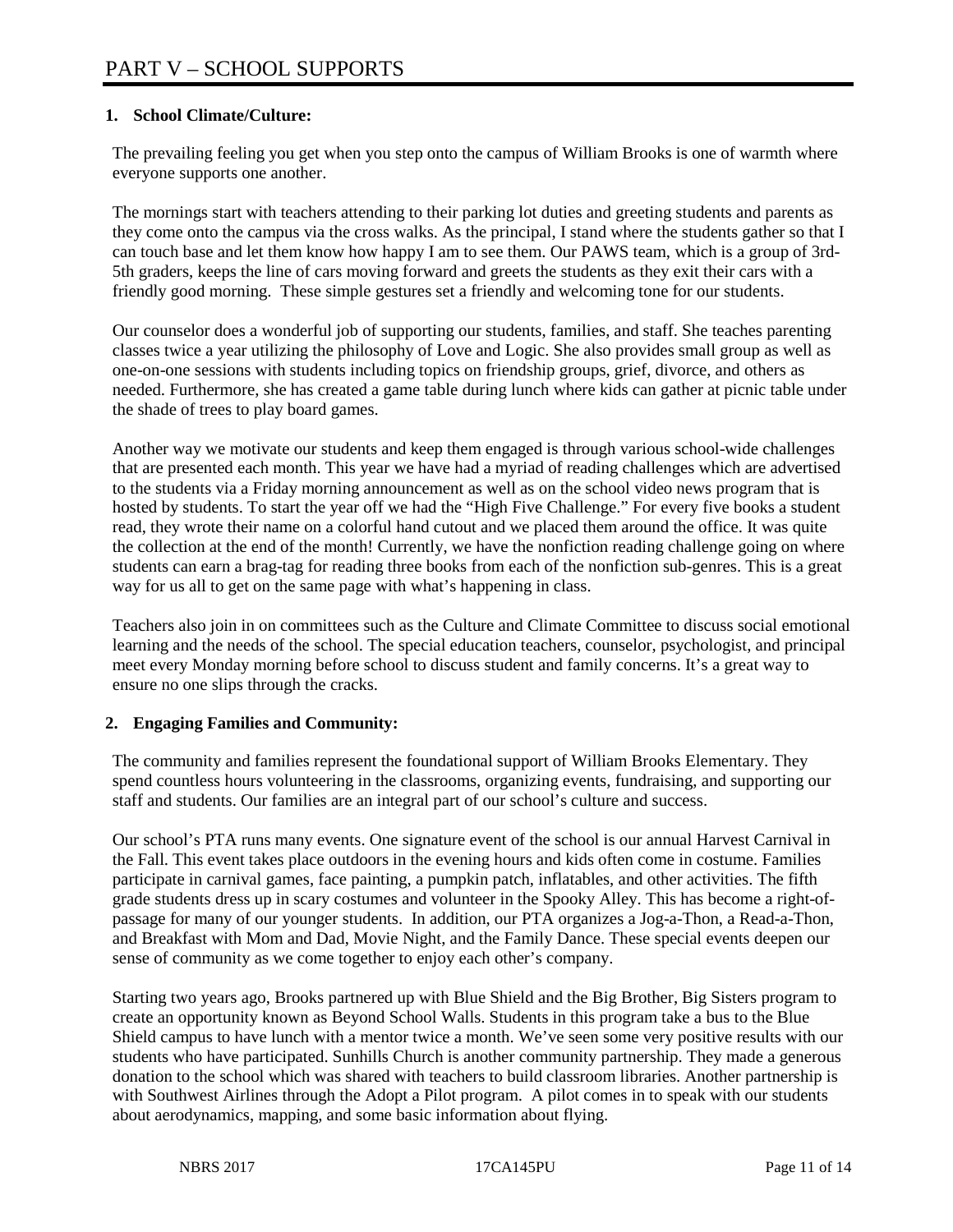Another example of community involvement is with the Girl Scouts and Boy Scouts. Eagle Scouts have taken on projects such as building decorative stone walls behind our library and laying brick work in front of our computer lab. Last year, we had a Brownie Troop come up with the idea of a "Buddy Bench" and raised the money to have that installed near the playground. Then they presented to the students about the purpose of the Buddy Bench.

All of our classes benefit greatly from parent volunteers on a daily basis. They help with everything from prep work, to running stations, and assisting students while the teacher runs a small group. Our parents are also chaperones for all field trips including overnight field trips in both 4th and 5th grades.

### **3. Professional Development:**

The professional development model at Brooks has grown into a coaching model. Best teaching practices are modeled with the coach alongside the teacher in the classroom. Initially, we began the coaching model in the area of math. Every teacher in grades 3rd-5th took advantage of the coaching opportunity on an individual basis or as part of a grade level team. Coaching took part in three stages. The coach would meet with the teacher or grade level team to discuss the lesson prior to entering the classroom and set goals. During the lesson, the coach would model for the teacher or the lesson would be taught in tandem. Following the lesson, there would be time set aside for debriefing and reflection of the lesson.

Coaching at Brooks has greatly improved our ability to refine teaching practices as we've rolled out new materials and tools. Six years ago, we began the process of providing our 3rd through 5th grade students with a one-to-one computer experience using Chromebooks. In lieu of a one day workshop, we had a technology coach on hand to work with teachers to help them get comfortable with the tools and modeling lessons that could be used with students. This took place over three years and because of this, our teachers now seamlessly integrate technology in very meaningful and engaging ways.

Our teachers have also collaborated with colleagues from another site within our district around the area of writing. They found great value in the cross-site collaboration and as a result, we saw an improvement in our students' writing performance.

Currently, we have a literacy coach who has been working with our teachers over the past two years as we've rolled out a balanced literacy program. The literacy coach works with teachers and support providers to ensure that they are comfortable with the new programs we are using.

In addition to coaching, we have focused on building the capacity of our own teachers and administrators to lead professional development. During our teacher in-service days, teachers and administrators lead discussions and workshops. Teachers took a survey prior to the in-service after which sessions are created to meet their requests. Using our own community of educational experts has allowed us to address the unique needs of our school. As a result, we have a higher level of collaboration and we've seen an increase in both engagement and student achievement.

# **4. School Leadership:**

William Brooks is a school that values shared leadership and promotes the philosophy of working together to create community of learners. Everyone at Brooks plays a vital role in the development of our students. Our secretaries set a friendly and welcoming tone for students and families as they enter the school. Our custodians, playground monitors, librarian, health clerk, teacher's aides, and cafeteria workers all model respectful interactions with our students and value their role in helping shape a positive experience for students. The principal strives to set an example of working hard and maintaining a positive attitude. Our school community shares the responsibility of bringing out the best in our students.

Shared leadership is evident in the various committees that teachers and staff assist on. Our Specialist Committee consists of the special educations teachers, the principal, the school counselor, and the school psychologist. This team meets every Monday morning to discuss student concerns and possible strategies going forward. A member of the team then reaches out to the general education teacher to discuss what the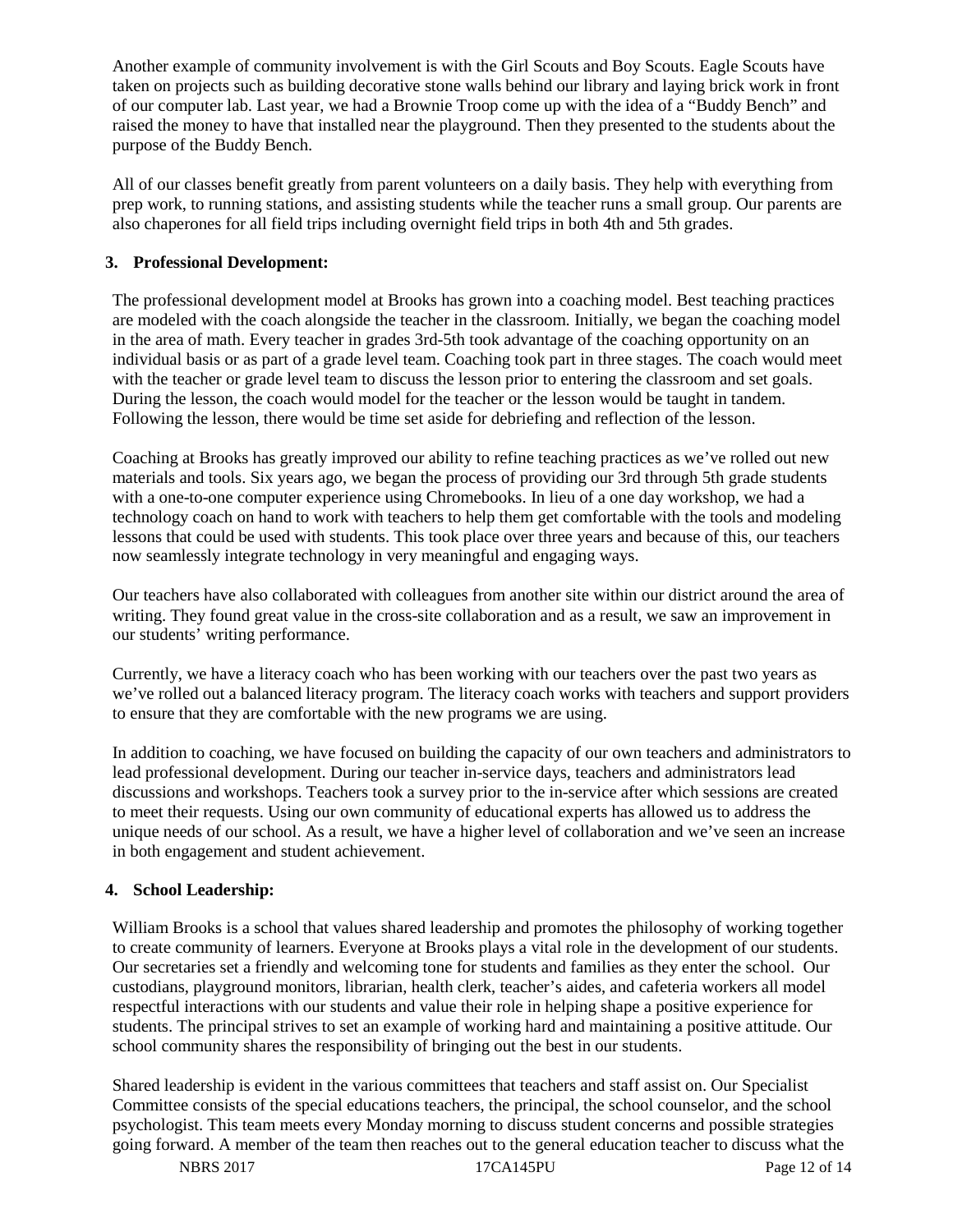possible next steps could be. Brooks also has a Culture and Climate Committee comprised of six teachers from various grade levels. This committee examines the direction of the school as it relates to the social emotional learning goals that are being addressed. Currently, the committee is working on a Positive Behavior Intervention and Supports (PBIS) that will set the behavioral expectations for the school. Another example of shared leadership at Brooks is the Learning Committee Facilitator (LCF). Each grade level sends a LCF representative to meetings at the district office for collaboration with teachers from all sites to maintain consistency with instruction and assessments. This also gives the LCF representatives an opportunity to share their input with the district office to help fine tune various curriculum initiatives. At Brooks, the leadership opportunity is also shared with the students. Students in 4th and 5th grade can volunteer to be a part of the student leadership team. These students assist with various community drives such as Pennies for Patients, Hands for Hope, and the Kids Can Food Drive. Our leadership students also participate in a school news program twice a month that goes out to all teachers, promoting various school events and showcasing student work. William Brooks is a school where leadership is shared at all levels and we all play a part in its success.